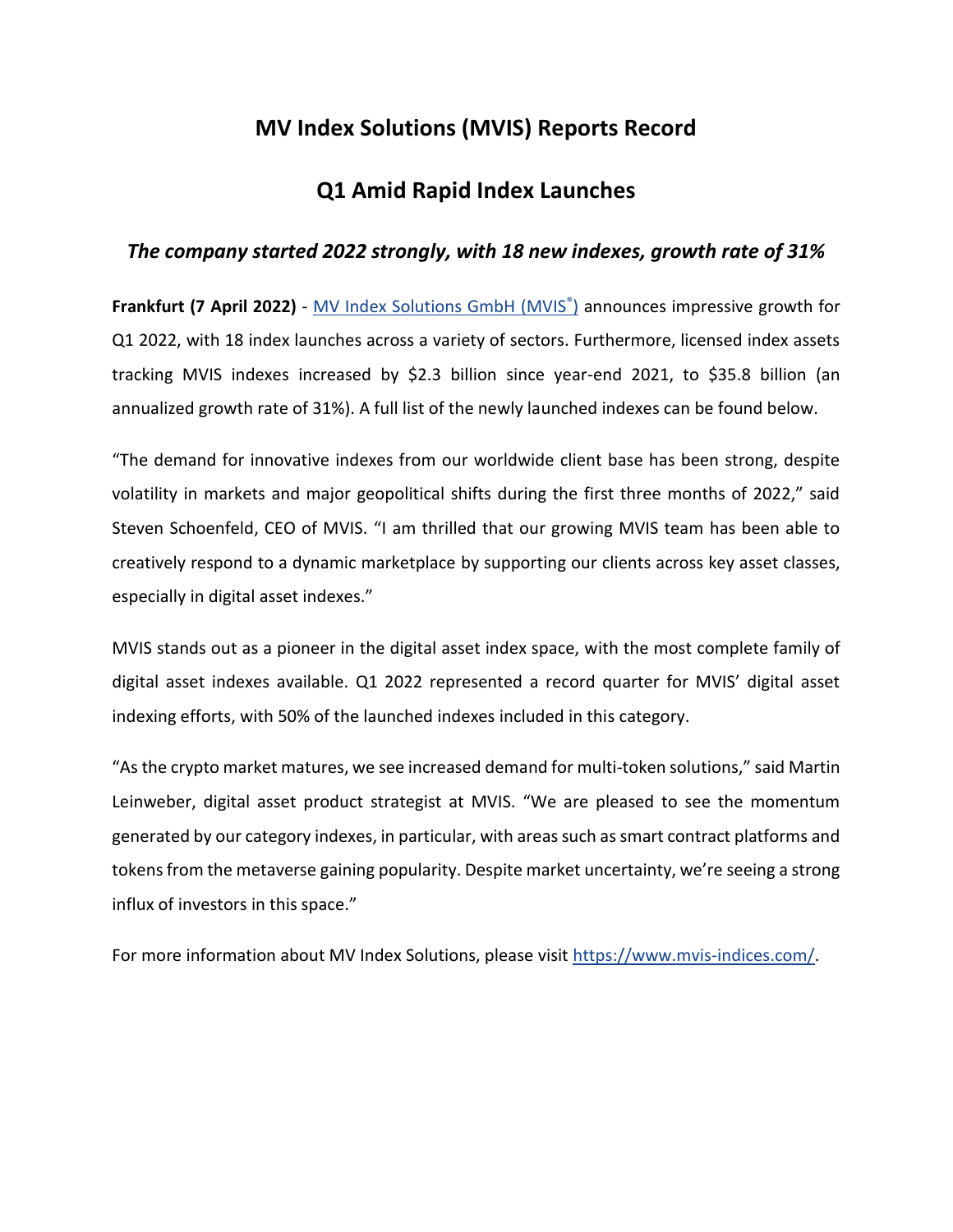### **Full list of Index Launches in Q1 2022:**

- 1. [BlueStar Top 10 US Residential Real Estate Index \(ticker: BURRT\)](https://www.mvis-indices.com/indices/sector/bluestar-top-10-us-residential-real-estate?utm_source=mvis&utm_medium=pressrelease&utm_campaign=announcement)
- 2. [BlueStar Global Online Gambling, Video Gaming and eSports Index \(ticker: BVGOG\)](https://www.mvis-indices.com/indices/sector/bluestar-global-online-gambling-video-gaming-and-esports?utm_source=mvis&utm_medium=pressrelease&utm_campaign=announcement)
- 3. [BlueStar Israel Infrastructure Index \(ticker: BILIN\)](https://www.mvis-indices.com/indices/sector/bluestar-israel-infrastructure?utm_source=mvis&utm_medium=pressrelease&utm_campaign=announcement)
- 4. [FTX 20X Leveraged Bitcoin Index \(ticker: FTX20XB\)](https://www.mvis-indices.com/indices/customised/ftx-20x-leveraged-bitcoin?utm_source=mvis&utm_medium=pressrelease&utm_campaign=announcement)
- 5. [FTX 5X leveraged bitcoin index \(ticker: FTX5XB\)](https://www.mvis-indices.com/indices/customised/ftx-5x-leveraged-bitcoin)
- 6. [MVIS CryptoCompare Chainlink VWAP Close Index \(ticker: MVLINKV\)](https://www.mvis-indices.com/indices/digital-assets/mvis-cryptocompare-chainlink-vwap-close?utm_source=mvis&utm_medium=pressrelease&utm_campaign=announcement)
- 7. [MVIS CryptoCompare Digital Assets Select Index \(ticker: MVDAS\)](https://www.mvis-indices.com/indices/digital-assets/mvis-cryptocompare-digital-asset-select?utm_source=mvis&utm_medium=pressrelease&utm_campaign=announcement)
- 8. [MVIS CryptoCompare Media & Entertainment Leaders Brazil Index \(ticker: MVMEBR\)](https://www.mvis-indices.com/indices/digital-assets/mvis-cryptocompare-media-entertainment-leaders-brazil?utm_source=mvis&utm_medium=pressrelease&utm_campaign=announcement)
- 9. [MVIS CryptoCompare NEAR VWAP Close Index \(ticker: MVNEARV\)](https://www.mvis-indices.com/indices/digital-assets/mvis-cryptocompare-near-vwap-close?utm_source=mvis&utm_medium=pressrelease&utm_campaign=announcement)
- 10. [MVIS CryptoCompare Optimum Global Cryptoasset Index \(ticker: MVGCFI\)](https://www.mvis-indices.com/indices/digital-assets/mvis-cryptocompare-optimum-global-cryptoasset?utm_source=mvis&utm_medium=pressrelease&utm_campaign=announcement)
- 11. [MVIS CryptoCompare Smart Contract Leaders Brazil Index \(ticker: MVSCBR\)](https://www.mvis-indices.com/indices/digital-assets/mvis-cryptocompare-smart-contract-leaders-brazil?utm_source=mvis&utm_medium=pressrelease&utm_campaign=announcement)
- 12. [MVIS CryptoCompare Smart Contract Leaders VWAP Close Index \(ticker: MVSCLEV\)](https://www.mvis-indices.com/indices/digital-assets/mvis-cryptocompare-smart-contract-leaders-vwap-close?utm_source=mvis&utm_medium=pressrelease&utm_campaign=announcement)
- 13. [MVIS Global Bionic Healthcare ESG Index \(ticker: MVBION\)](https://www.mvis-indices.com/indices/sector/mvis-global-bionic-healthcare-esg?utm_source=mvis&utm_medium=pressrelease&utm_campaign=announcement)
- 14. [MVIS Global Circular Economy ESG Index \(ticker: MVCIRC\)](https://www.mvis-indices.com/indices/sector/mvis-global-circular-economy-esg?utm_source=mvis&utm_medium=pressrelease&utm_campaign=announcement)
- 15. [MVIS Global Clean-Tech Metals ex-China Index \(ticker: MVGMXC\)](https://www.mvis-indices.com/indices/hard-asset/mvis-global-clean-tech-metals-ex-china?utm_source=mvis&utm_medium=pressrelease&utm_campaign=announcement)
- 16. [MVIS North America Cannabis Industry Index \(ticker: MVNACB\)](https://www.mvis-indices.com/indices/sector/mvis-north-america-cannabis-industry?utm_source=mvis&utm_medium=pressrelease&utm_campaign=announcement)
- 17. [One River Digital Core Index \(ticker: ORDCI\)](https://www.mvis-indices.com/indices/customised/one-river-digital-core?utm_source=mvis&utm_medium=pressrelease&utm_campaign=announcement)
- 18. [One River Digital Size Tilt Index \(ticker: ORDST\)](https://www.mvis-indices.com/indices/customised/one-river-digital-size-tilt?utm_source=mvis&utm_medium=pressrelease&utm_campaign=announcement)

**END**

## **Media Contact**

Eunjeong Kang, MV Index Solutions +49 (0) 69 4056 695 38 [media-enquiries@mvis-indices.com](mailto:media-enquiries@mvis-indices.com)

Sam Marinelli +1 610-246-9928 [sam@gregoryfca.com](mailto:sam@gregoryfca.com)